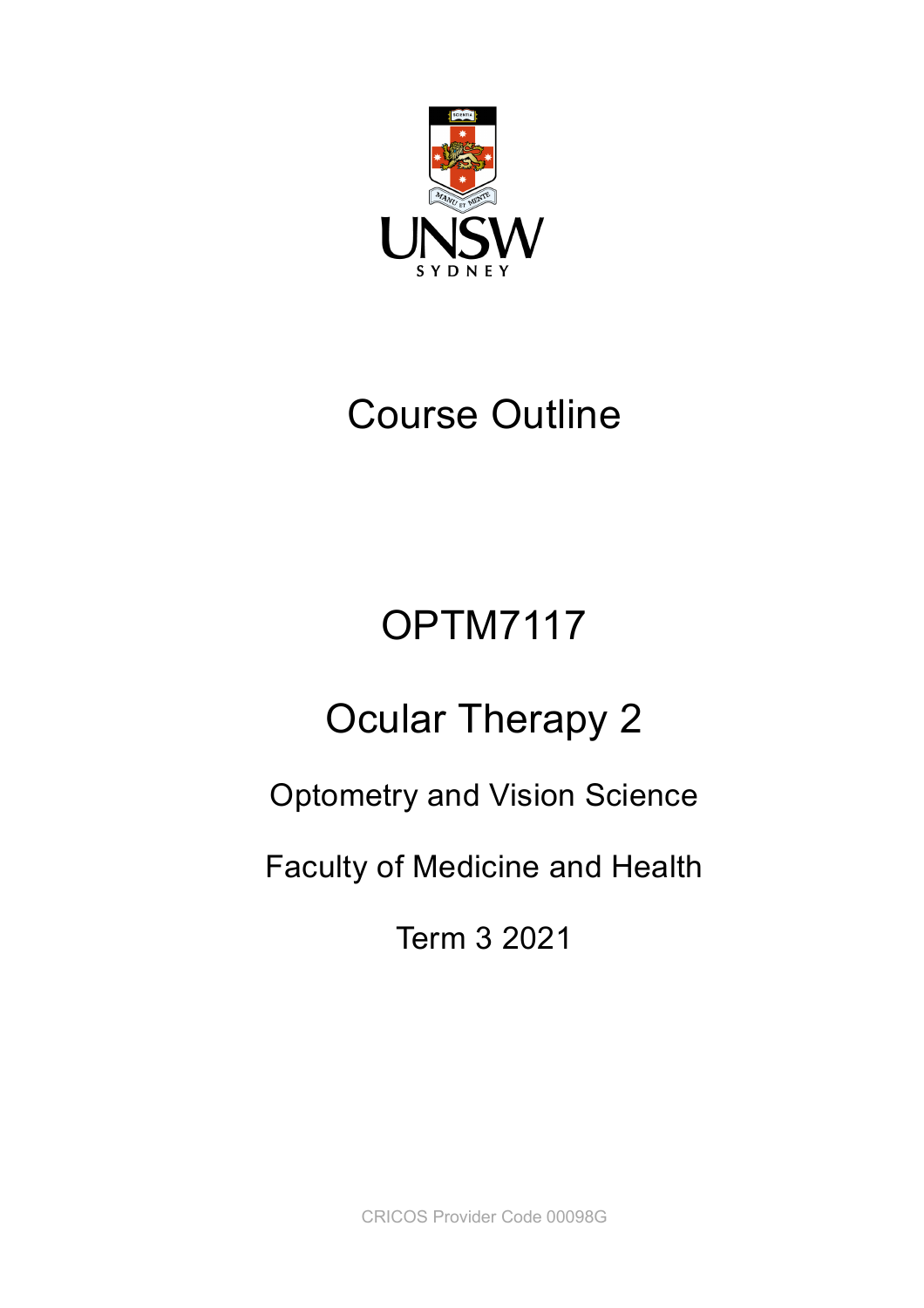| <b>Position</b>                            | <b>Name</b>                   | Email                   | <b>Consultation</b><br>times and<br><b>locations</b> | <b>Contact Details</b> |
|--------------------------------------------|-------------------------------|-------------------------|------------------------------------------------------|------------------------|
| Course Convenor                            | Dr Alex Hui                   | alex.hui@unsw.edu.au    | Via email                                            | Via email              |
| National Placement<br>Coordinator          | Ms Michelle<br><b>Bonanno</b> | m.bonanno@unsw.edu.au   | Via email                                            | Via email              |
| Teaching Support<br>Administrative Officer | Dr Anne<br><b>Barnes</b>      | anne.barnes@unsw.edu.au | Via email                                            | Via email              |

## **2. Course information**

Units of credit: 12 UOC

Pre-requisite(s): OPTM7107

Teaching times and locations: Online [\(http://www.timetable.unsw.edu.au\)](http://www.timetable.unsw.edu.au/)

#### **2.1 Course summary**

This supervised clinical practicum course is designed to produce graduates with demonstrated ability to competently undertake safe and autonomous therapeutic management of patients, including the ability to design, implement and monitor appropriate management programmes. The course aims also to equip graduates with the skills to adapt to changes in the scope of therapeutic practice and to work in an integrated way with other health professionals. The course comprises up to 50 hours of clinical training in a range of settings (primary, secondary and tertiary centres) and a further 95+ hours of self study and preparation of case reports.

#### **2.2 Course aims**

- Observe therapeutic management of ocular conditions amenable to optometric care in a private practice setting
- Observe therapeutic management of ocular conditions amenable to optometric care in a hospital setting
- Develop the ability to create an evidence based management plan for ocular conditions amenable to optometric care
- Demonstrate the knowledge required to competently undertake safe and autonomous therapeutic management of patients, including the ability to design, implement and monitor appropriate management programmes
- Learn skills to adapt to changes in the scope of therapeutic practice and to work in an integrated way with other health professionals
- Apply Optometry Board of Australia: Guidelines for use of Schedule Medicines to patient management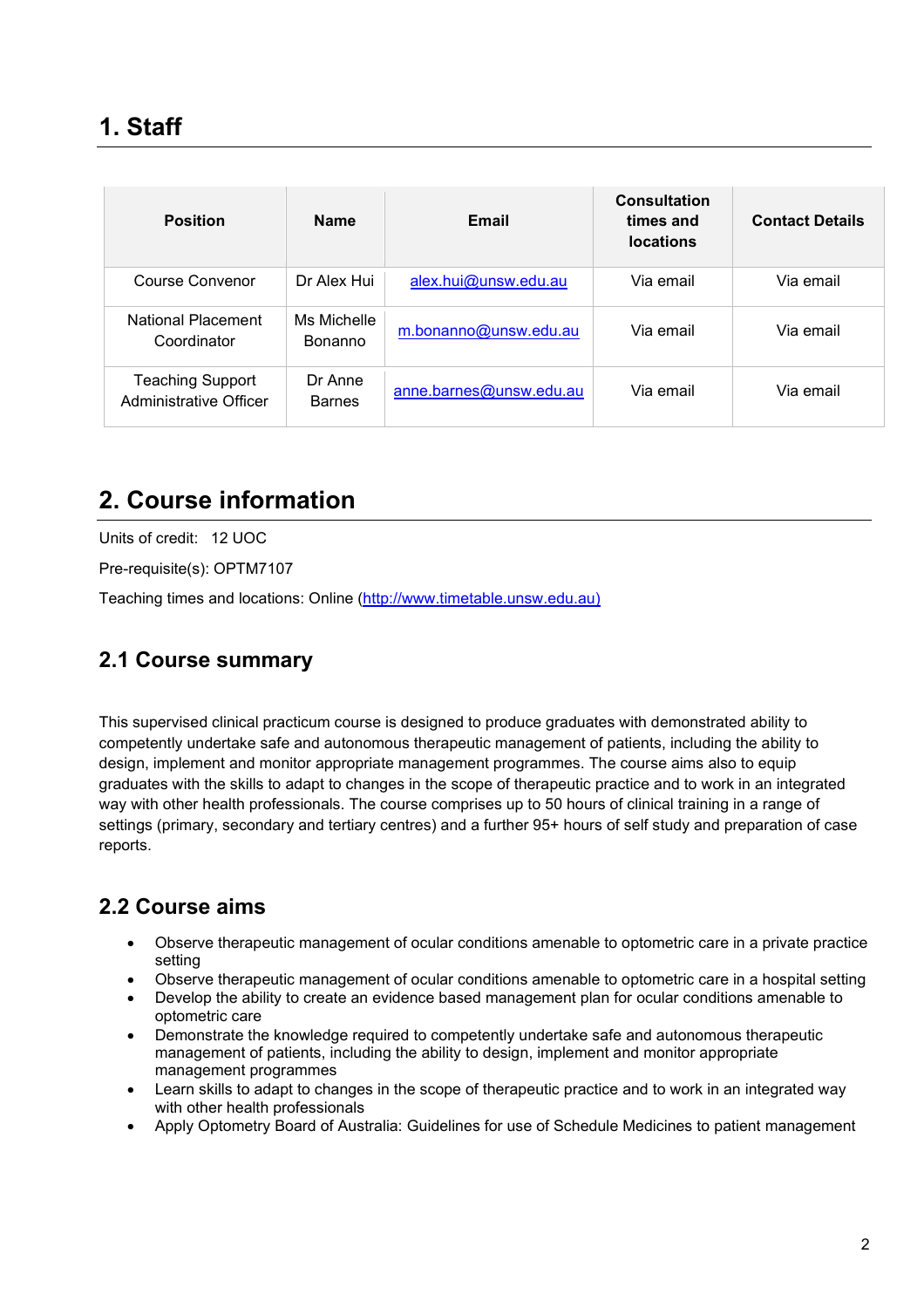Optometrists are expected to demonstrate understanding and competence in the areas described in the Entry Level Competencies in Kiely PM, Slater J. Optometry Australia Entry-level Competency Standards for Optometry 2014. Clin Exp Optom 2015;98:65-89

#### **2.3 Course learning outcomes (CLO)**

(Refer to Entry Level Competencies (ELC) in Kiely PM, Slater J. Optometry Australia Entry-level Competency Standards for Optometry 2014. Clin Exp Optom 2015;98:65-89)

At the successful completion of this course you (the student) should be able to:

- 1. Assess the eye and ocular adnexae and differentially diagnose ocular disease (ELC 2.1-2.4, 3.1-3.4, 3.8 and 4.1)
- 2. Design, develop and revise pharmacological and/or non-pharmacological management plans for selected ocular diseases (allergic, infectious, toxic and traumatic conditions of the anterior eye) based on clinical experience and a sound understanding of the signs, symptoms, pathology, workup, epidemiology, patient history and general health considerations associated with their management. (ELC 1.2-1.5, 2.1-2.4, 3.1-3.4, 3.8, 4.1-4.3, 4.9, 4.11 and 4.12)
- 3. Understand emergencies and serious complications associated with anterior eye disease and identify circumstances where referral for specialist medical treatment is required for prompt diagnosis and management. This will also include the reporting of notifiable diseases and infection control procedures. (ELC 1.5, 1.7, 4.2-4.4, 4.9, 4.11-4.13 and 5.1)
- 4. Plan and execute appropriate shared care arrangements based on clinical experience, including being able to recognise the legal and ethical implications of such arrangements and interactions with other health care providers. (ELC 1.2-1.6, 1.8, 2.5, 4.2-4.4, 4.11, 4.13, 5.1, 5.2)
- 5. Diagnose, treat and/or monitor glaucoma in accordance with the Optometry Board of Australia Guidelines developed through clinical placement (ELC 1.6, 1.8, 2.1-2.5, 3.1-3.4, 3.8, 4.1, 4.2-4.4, 4.9, 4.11-4.13, 5.1 and 5.2)
- 6. Increase confidence in diagnosis and management of ocular disease skills through supervised clinical placements. (ELC 1.3)
- 7. Appreciate the importance of ongoing skills training, for any practitioner working in this area (ELC 1.1)
- 8. Be familiar with the NHMRC Guidelines for the Screening, Prognosis, Diagnosis, Management and Prevention of Glaucoma (https://www.nhmrc.gov.au/guidelines-publications/cp113-cp113b) (ELC 1.6, 2.1- 2.5, 3.1-3.4, 3.8, 4.1, 4.9, 4.11, 4.13, 5.1, 5.2)
- 9. Understand the need for, and utilization of, aspects of cultural competency, including for Aboriginal, Torres Strait Islander, Maori and Pasifika cultures, so that culturally appropriate management of all patients can be achieved. (ELC 1.4, 1.9, 2.1, 3.3, 4.4, 5.1)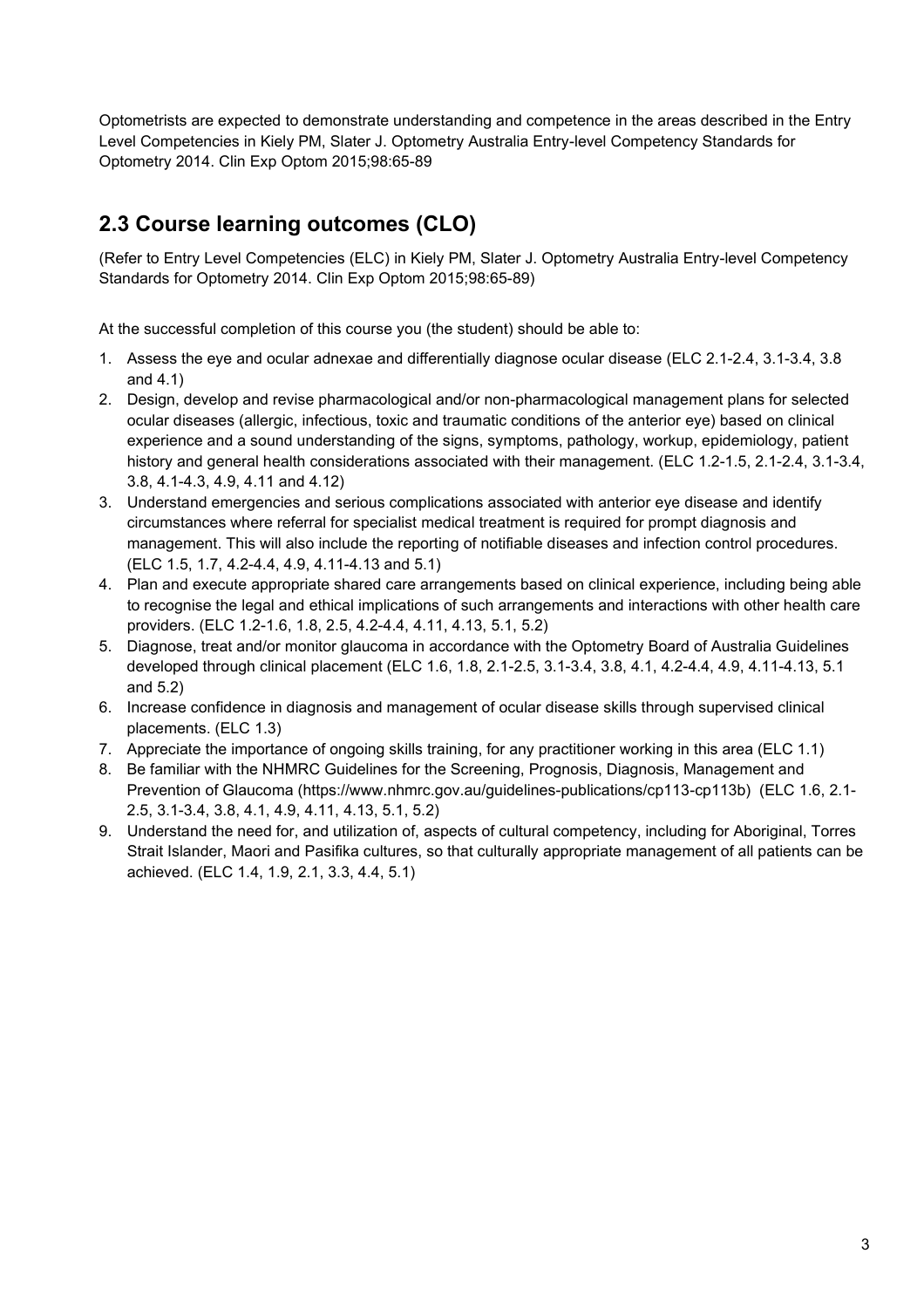#### **2.4 Relationship between course and program learning outcomes and assessments**

*Program Learning Outcomes (PLO) (7436 – Ocular Therapeutics) can be found on the UNSW Handbook [\(https://www.handbook.unsw.edu.au/\)](https://www.handbook.unsw.edu.au/)* 

| <b>Course</b><br>Learning<br>Outcome (CLO) | <b>LO Statement</b>                                                                                                                                                                                                                                                                                                                                                                                                                                                                    | <b>Program Learning</b><br><b>Outcome (PLO)</b> | <b>Related Tasks &amp; Assessment</b>                                                |
|--------------------------------------------|----------------------------------------------------------------------------------------------------------------------------------------------------------------------------------------------------------------------------------------------------------------------------------------------------------------------------------------------------------------------------------------------------------------------------------------------------------------------------------------|-------------------------------------------------|--------------------------------------------------------------------------------------|
| CLO <sub>1</sub>                           | Assess the eye and ocular adnexae and differentially diagnose ocular<br>disease (ELC 2.1-2.4, 3.1-3.4, 3.8 and 4.1)                                                                                                                                                                                                                                                                                                                                                                    | <b>PLO 1-6</b>                                  | Clinical Placements, Reflective<br>Journal, Case Reports, Oral<br>Examination        |
| CLO <sub>2</sub>                           | Design, develop and revise pharmacological and/or non-pharmacological<br>management plans for selected ocular diseases (allergic, infectious, toxic<br>and traumatic conditions of the anterior eye) based on clinical experience<br>and a sound understanding of the signs, symptoms, pathology, workup,<br>epidemiology, patient history and general health considerations associated<br>with their management. (ELC 1.2-1.5, 2.1-2.4, 3.1-3.4, 3.8, 4.1-4.3, 4.9,<br>4.11 and 4.12) | <b>PLO 1-6</b>                                  | <b>Clinical Placements, Reflective</b><br>Journal, Case Reports, Oral<br>Examination |
| CLO <sub>3</sub>                           | Understand emergencies and serious complications associated with<br>anterior eye disease and identify circumstances where referral for<br>specialist medical treatment is required for prompt diagnosis and<br>management. This will also include the reporting of notifiable diseases and<br>infection control procedures. (ELC 1.5, 1.7, 4.2-4.4, 4.9, 4.11-4.13 and<br>5.1)                                                                                                         | PLO 1, 3, 4, 6                                  | <b>Clinical Placements, Reflective</b><br>Journal, Case Reports, Oral<br>Examination |
| CLO <sub>4</sub>                           | Plan and execute appropriate shared care arrangements based on clinical PLO 1, 2, 3, 4, 6<br>experience, including being able to recognise the legal and ethical<br>implications of such arrangements and interactions with other health care<br>providers. (ELC 1.2-1.6, 1.8, 2.5, 4.2-4.4, 4.11, 4.13, 5.1, 5.2)                                                                                                                                                                     |                                                 | <b>Clinical Placements, Reflective</b><br>Journal, Case Reports, Oral<br>Examination |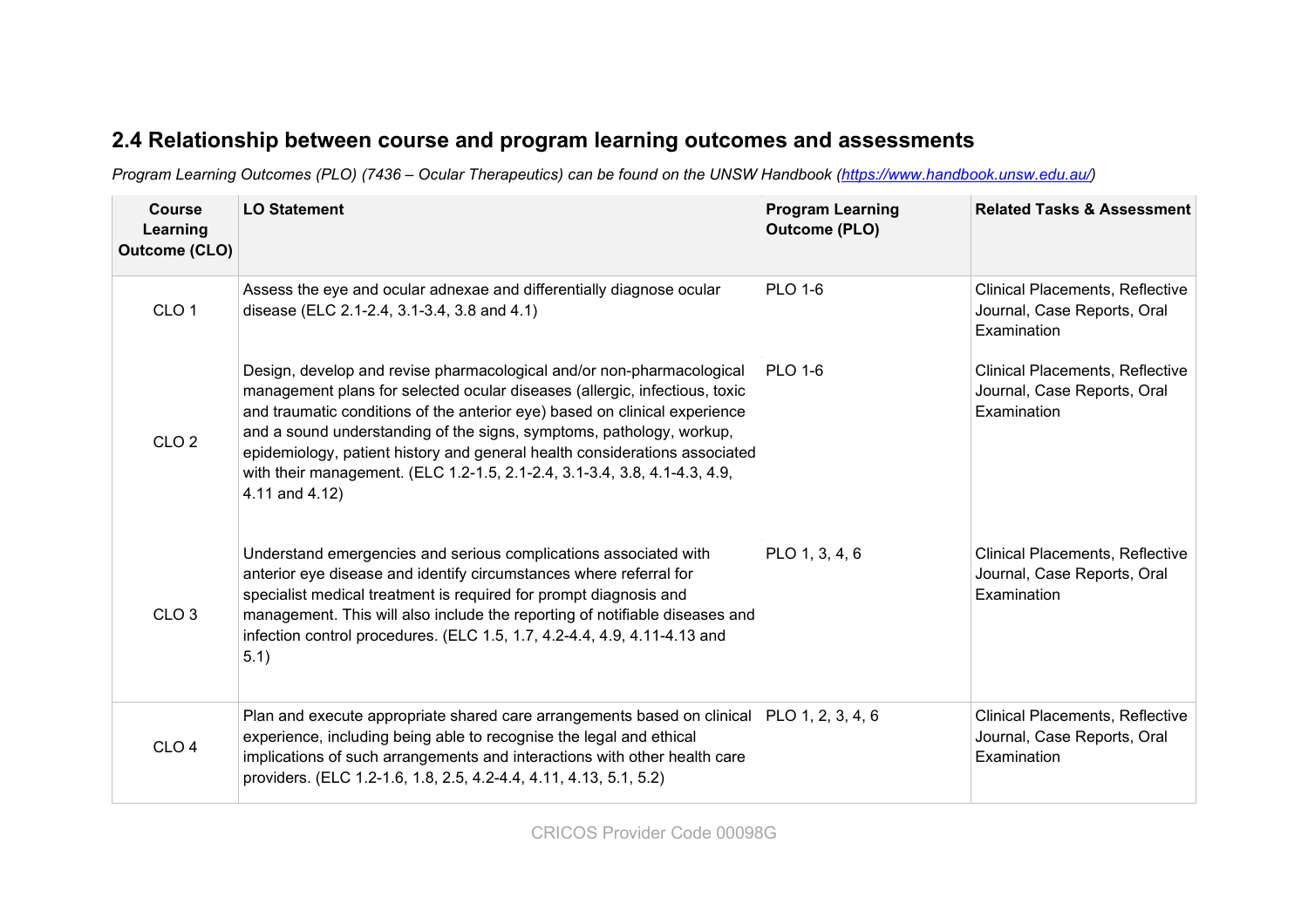| CLO <sub>5</sub> | Diagnose, treat and/or monitor glaucoma in accordance with the<br>Optometry Board of Australia Guidelines developed through clinical<br>placement (ELC 1.6, 1.8, 2.1-2.5, 3.1-3.4, 3.8, 4.1, 4.2-4.4, 4.9, 4.11-4.13,<br>5.1 and $5.2$ )                                           | <b>PLO 1-6</b>    | Clinical Placements, Reflective<br>Journal, Case Reports, Oral<br>Examination        |
|------------------|------------------------------------------------------------------------------------------------------------------------------------------------------------------------------------------------------------------------------------------------------------------------------------|-------------------|--------------------------------------------------------------------------------------|
| CLO <sub>6</sub> | Increase confidence in diagnosis and management of ocular disease skills PLO 1-6<br>through supervised clinical placements. (ELC 1.3)                                                                                                                                              |                   | Clinical Placements, Reflective<br>Journal, Case Reports, Oral<br>Examination        |
| CLO <sub>7</sub> | Appreciate the importance of ongoing skills training, for any practitioner<br>working in this area (ELC 1.1)                                                                                                                                                                       | PLO 1, 4, 5, 6    | Clinical Placements, Reflective<br>Journal, Case Reports, Oral<br>Examination        |
| CLO <sub>8</sub> | Be familiar with the NHMRC Guidelines for the Screening, Prognosis,<br>Diagnosis, Management and Prevention of Glaucoma<br>(https://www.nhmrc.gov.au/guidelines-publications/cp113-cp113b) (ELC<br>1.6, 2.1-2.5, 3.1-3.4, 3.8, 4.1, 4.9, 4.11, 4.13, 5.1, 5.2)                     | PLO 1, 2, 3, 4, 5 | Clinical Placements, Reflective<br>Journal, Case Reports, Oral<br>Examination        |
| CLO <sub>9</sub> | Understand the need for, and utilization of, aspects of cultural<br>competency, including for Aboriginal, Torres Strait Islander, Maori and<br>Pasifika cultures, so that culturally appropriate management of all patients<br>can be achieved. (ELC 1.4, 1.9, 2.1, 3.3, 4.4, 5.1) | <b>PLO 1-6</b>    | <b>Clinical Placements, Reflective</b><br>Journal, Case Reports, Oral<br>Examination |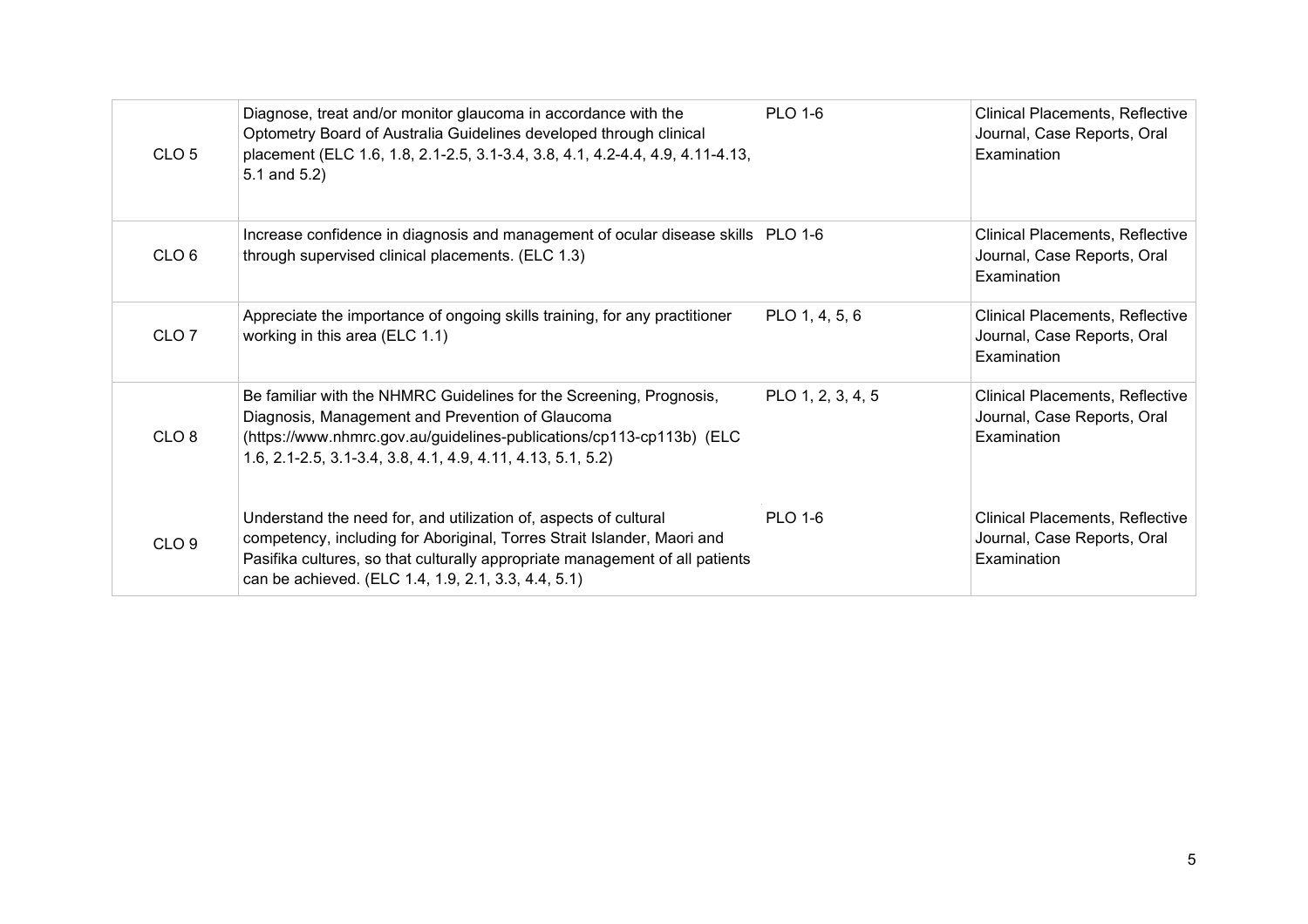#### **3.1 Learning and teaching activities**

To maximise learning effectiveness, a number of strategies are used in the course to encourage critical thinking and deep learning of the topics and issues. Students are assumed to have a level of knowledge and skill commensurate with a 1997 (or later) graduate of the BOptom course at UNSW, or other equivalent course of study and to have competency in the relevant clinical diagnostic techniques. To achieve an adequate standard of knowledge and skills, students will need to undertake ongoing self-learning particularly on the current best practice in diagnosis and management of ocular disease and integration of this learning with students' own professional experience. The self-learning, reflective journal and case study tasks require critical review, analysis and evaluation of the relevant scientific and clinical literature and consistent reading and reflection during the course. Case study tasks are informed by examples of best practice and by written and verbal feedback on reports.

#### **3.2 Expectations of students**

| <b>Expectations of Students</b> | Students must attend private ophthalmology placements for a minimum of 35<br>hours. Students are responsible scheduling of their own private practice placements.<br>A list of participating ophthalmologists will be provided. These ophthalmologists have<br>already been contacted by the School of Optometry and Vision Science and are aware that<br>Graduate Certificate students may be approaching them. These specialists may be<br>contacted without prior consultation with the National Clinical Placement Coordinator. If you<br>wish to undertake placements with an ophthalmologist not on this list, please email the<br>course convenor and the National Clinical Placements Coordinator so the School of<br>Optometry and Vision Science may first contact them with a request to participate and<br>provide course information. Students must arrange placements with at least 2 different<br>ophthalmologists, with 3 or more preferred. |  |  |
|---------------------------------|--------------------------------------------------------------------------------------------------------------------------------------------------------------------------------------------------------------------------------------------------------------------------------------------------------------------------------------------------------------------------------------------------------------------------------------------------------------------------------------------------------------------------------------------------------------------------------------------------------------------------------------------------------------------------------------------------------------------------------------------------------------------------------------------------------------------------------------------------------------------------------------------------------------------------------------------------------------|--|--|
|                                 | Once private ophthalmology placements have been booked these details should be<br>recorded on the Advice of Private Practice Placements form and submitted via Moodle at<br>least 3 weeks prior to the first placement. The School will then contact the ophthalmologists<br>to formalize the work integrated learning agreement. You must not commence any<br>placements until you have received confirmation from the School that this has been<br>completed.                                                                                                                                                                                                                                                                                                                                                                                                                                                                                              |  |  |
|                                 | Hospital placements will be organised on your behalf. You will receive an invoice for<br>\$750.00 to partially offset the cost of this placement at the hospital. As per university policy<br>results cannot be issued until all outstanding liabilities are resolved.                                                                                                                                                                                                                                                                                                                                                                                                                                                                                                                                                                                                                                                                                       |  |  |
|                                 | Prior to commencement of placements, students are required to:                                                                                                                                                                                                                                                                                                                                                                                                                                                                                                                                                                                                                                                                                                                                                                                                                                                                                               |  |  |
|                                 | abide by the immunisation and safety protocols from the relevant health<br>authorities for students in training. This may involve, but not be limited to,<br>providing evidence of vaccination and/or immunity for communicable diseases<br>such as diphtheria, measles, mumps, rubella, pertussis, hepatitis B, varicella,<br>tetanus, tuberculosis and influenza.                                                                                                                                                                                                                                                                                                                                                                                                                                                                                                                                                                                          |  |  |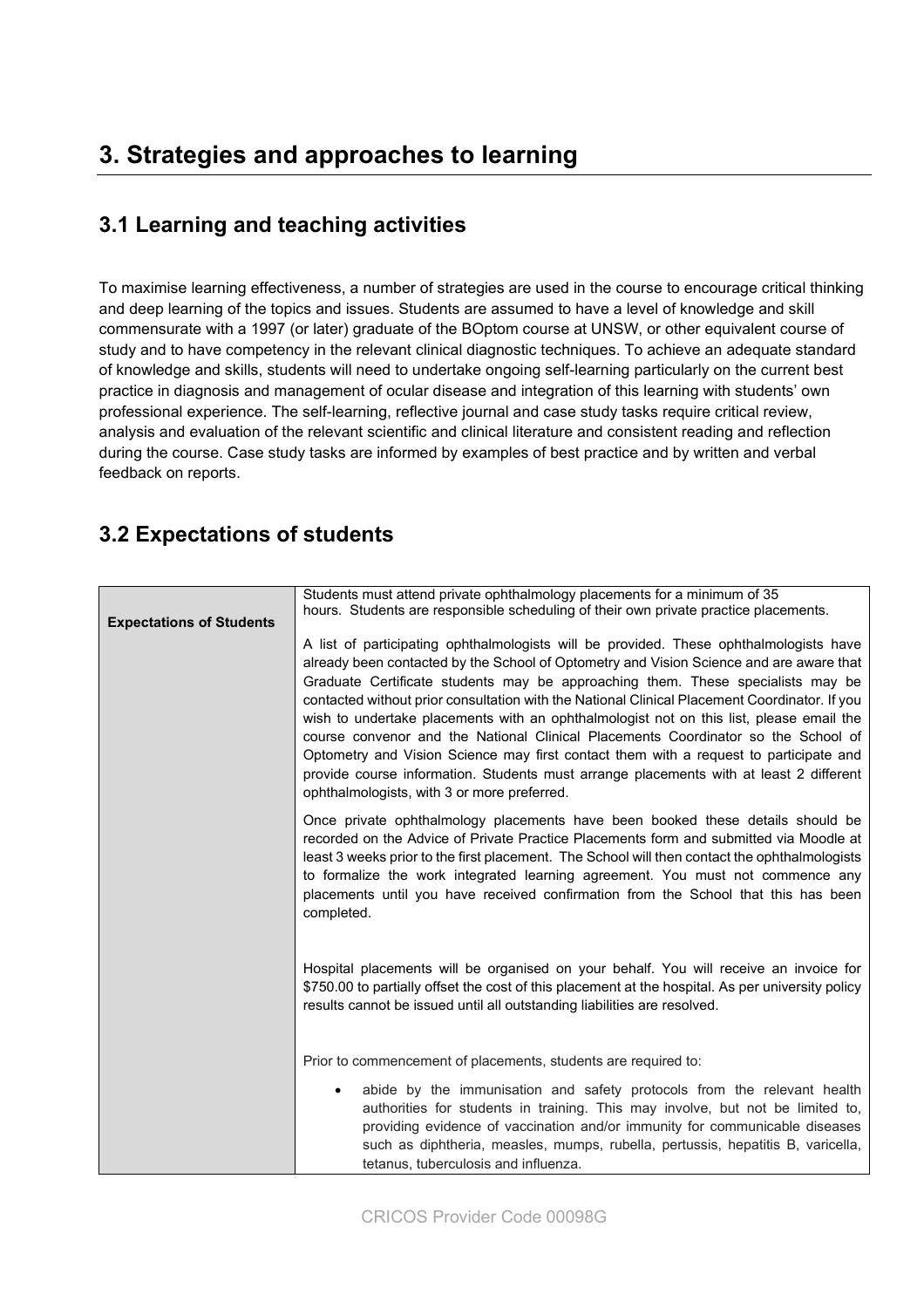| read the School of Optometry and Vision Science Safe Work Practice for fieldwork<br>document<br>obtain a valid National Police Check Certificate showing that you have no history<br>$\bullet$<br>of criminal offences or have been cleared by the State's Department of Health.<br>complete any other documentation as required. |
|-----------------------------------------------------------------------------------------------------------------------------------------------------------------------------------------------------------------------------------------------------------------------------------------------------------------------------------|
| The University uses email as an official form of communication for students. All UNSW<br>students have their own email account. The School of Optometry and Vision Science will<br>also make use of this form of communication.                                                                                                   |
| It is extremely important that you know how to use your Zmail and ensure that you check it<br>regularly. You are advised to link your official UNSW email address to your habitual email<br>address (e.g. hotmail). You will miss out on vital information from the School and University<br>if you do not check your Zmail.      |
| For more information or if you are having connection or access problems, see:                                                                                                                                                                                                                                                     |
| <b>IT Service Centre</b>                                                                                                                                                                                                                                                                                                          |
| www.it.unsw.edu.au/                                                                                                                                                                                                                                                                                                               |
| Telephone: 02 9385 1333                                                                                                                                                                                                                                                                                                           |
| Email:<br>itservicecentre@unsw.edu.au                                                                                                                                                                                                                                                                                             |
|                                                                                                                                                                                                                                                                                                                                   |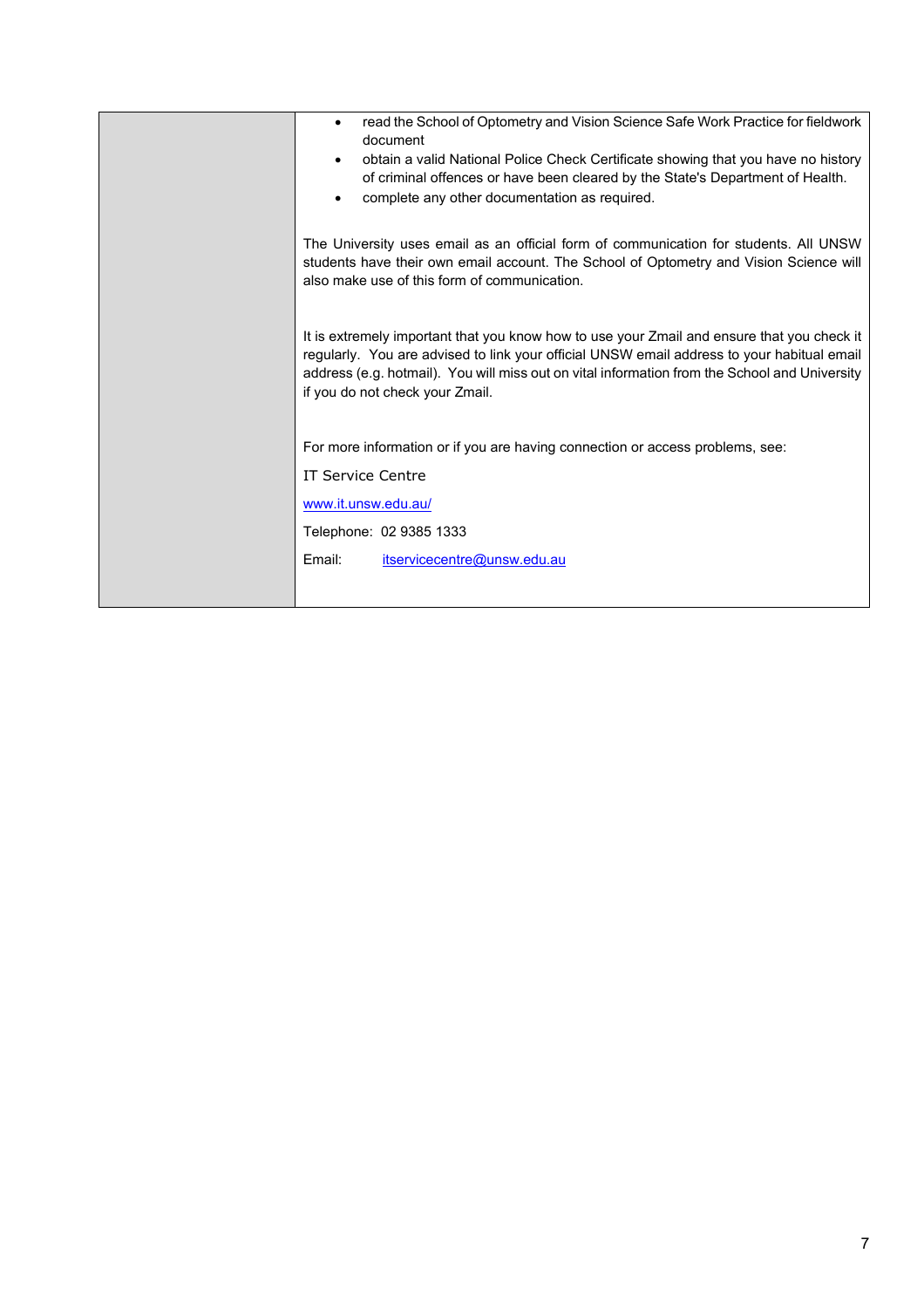## **4. Course schedule and structure**

| <b>Date</b>                                                                     | <b>Topics &amp; Lecturers</b>                        | <b>Teaching format</b>                                                                                                                       | <b>Assignment and Submission dates</b>                                                                                                                                                                                                                                                                                                                                                                                                                                                                                                                                                                                                                                                                                                                                                                                                                                                                        |
|---------------------------------------------------------------------------------|------------------------------------------------------|----------------------------------------------------------------------------------------------------------------------------------------------|---------------------------------------------------------------------------------------------------------------------------------------------------------------------------------------------------------------------------------------------------------------------------------------------------------------------------------------------------------------------------------------------------------------------------------------------------------------------------------------------------------------------------------------------------------------------------------------------------------------------------------------------------------------------------------------------------------------------------------------------------------------------------------------------------------------------------------------------------------------------------------------------------------------|
| 13th September 2021                                                             | Introduction (Course<br>Coordinator)                 | Webinar - Course introduction, format<br>of placements, evaluations and<br>timelines for submission of case<br>reports and oral examinations | 1. A National Police Records Check Certificate, Immunization<br>Record and other forms as required for clinical placement<br>need to be submitted to the School prior to starting any<br>placements.                                                                                                                                                                                                                                                                                                                                                                                                                                                                                                                                                                                                                                                                                                          |
| National Placement Coordinator assigns<br>hospital placements                   | Hospital placements (up to 15<br>hours)              | Clinical placement and case<br>discussion                                                                                                    | 1. Students must attend the hospital placement on dates<br>assigned by the placement coordinator.<br>2. A \$750 fee per hospital placement will be invoiced to the<br>student and needs to be paid before course completion<br>Submission of Reflective Journal, signed Hospital Placement<br>3.<br>Log and Hospital Placement Log Summary via Moodle within<br>2 weeks of final hospital placement.                                                                                                                                                                                                                                                                                                                                                                                                                                                                                                          |
| Students to arrange mutually agreed times<br>with participating ophthalmologist | Private practice placements<br>(minimum of 35 hours) | Clinical placement and case<br>discussion                                                                                                    | Students to attend placements between 13 <sup>th</sup> September<br>1.<br>2021 and 9th November 2021<br>2. Once placements and dates are confirmed by the student<br>and ophthalmologists, please inform the School by<br>completing the "Advice of Private Practice Placements"<br>Form and submitting via Moodle at least 3 weeks prior to<br>the first placement.<br>Placements under the supervision of at least two different<br>3.<br>ophthalmologists is required, with the recommended number<br>of supervisors being three or more to allow for as wide a<br>breadth of clinical experience as possible.<br>4. Submission of signed Private Placement Log forms, and<br>Private Placement Log Summary via Moodle within 2 weeks<br>of final private ophthalmology placement.<br>5. All private ophthalmology placements and log<br>submissions must be completed by 5PM Tuesday 9th<br>November 2021 |
| <b>Throughout Course</b>                                                        | Case Reports                                         | Preparation of Case Reports                                                                                                                  | Case Report 1 Due 5PM Tuesday 12th October 2021<br>1.<br>2.<br>Case Report 2 Due 5PM Tuesday 9th November 2021                                                                                                                                                                                                                                                                                                                                                                                                                                                                                                                                                                                                                                                                                                                                                                                                |
| To be assigned by Teaching Support<br>Administrative officer via UNSW Email     |                                                      |                                                                                                                                              | <b>Oral Examination</b><br>1.                                                                                                                                                                                                                                                                                                                                                                                                                                                                                                                                                                                                                                                                                                                                                                                                                                                                                 |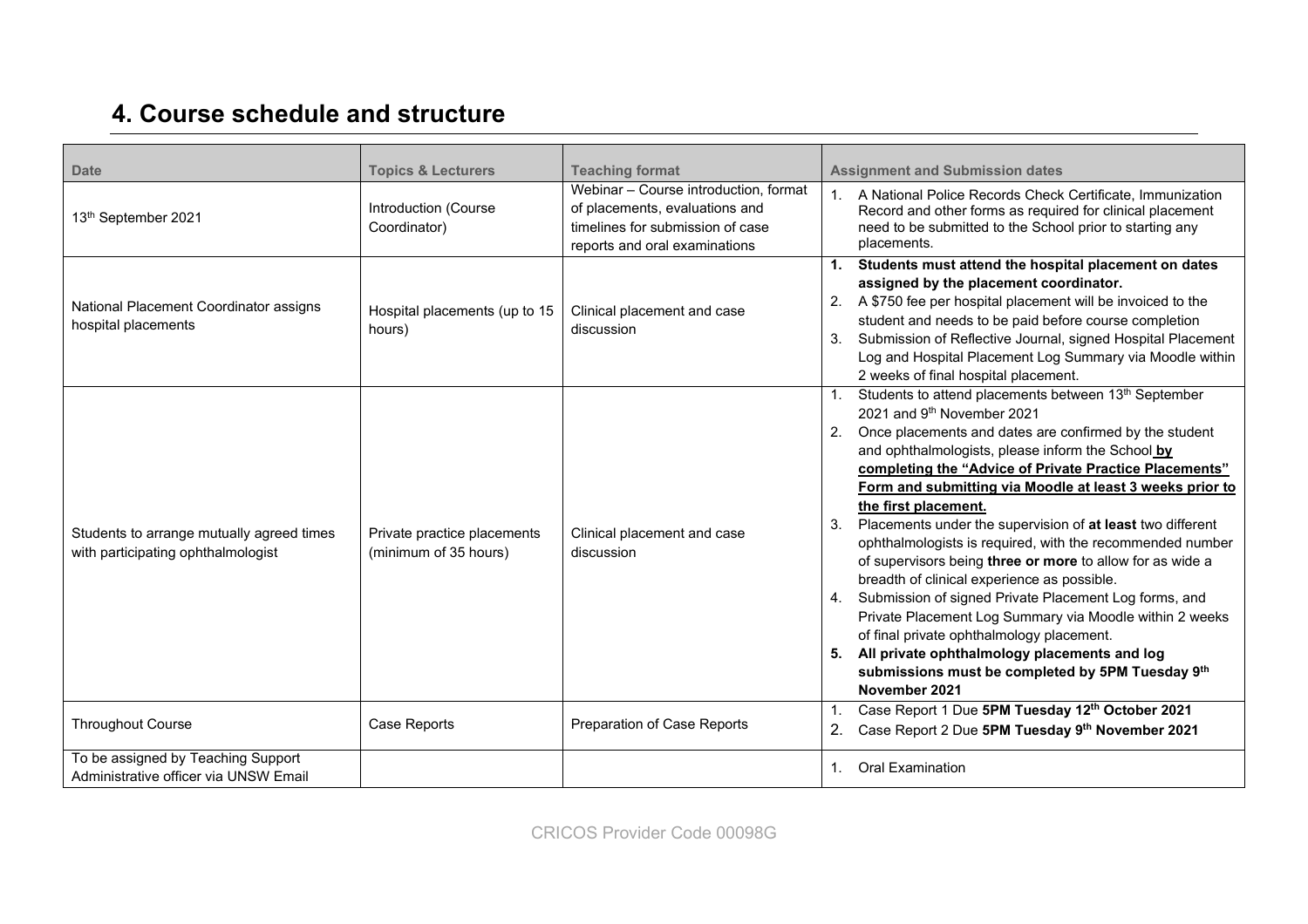### **5. Assessment**

#### **5.1 Assessment tasks**

| <b>Task</b>                                                                              | Length               | Weight                                          | Due Date                                                                                                                                                       |
|------------------------------------------------------------------------------------------|----------------------|-------------------------------------------------|----------------------------------------------------------------------------------------------------------------------------------------------------------------|
| Submission of hospital reflective<br>journal, placement logs and<br>summaries via Moodle | N/A                  | Hurdle, required to<br>progress to oral         | Due 2 weeks after completion of placement<br>All Private Ophthalmology placements must be<br>completed, and logs submitted by 5PM<br>Tuesday 9th November 2021 |
| Submission of 2 case reports<br>Electronic submission via Moodle                         | 2000 word limit      | 60%, submission required<br>to progress to oral | Case Report 1: 5PM Tuesday 12th October<br>2021<br>Case Report 2: 5PM Tuesday 9th November<br>2021<br>Submit via Turnitin on Moodle                            |
| Oral examination                                                                         | Approx 20-30 minutes | 40%                                             | See schedule                                                                                                                                                   |

#### **Further information**

UNSW grading system: [student.unsw.edu.au/grades](https://student.unsw.edu.au/grades)

UNSW assessment policy: [student.unsw.edu.au/assessment](https://student.unsw.edu.au/assessment)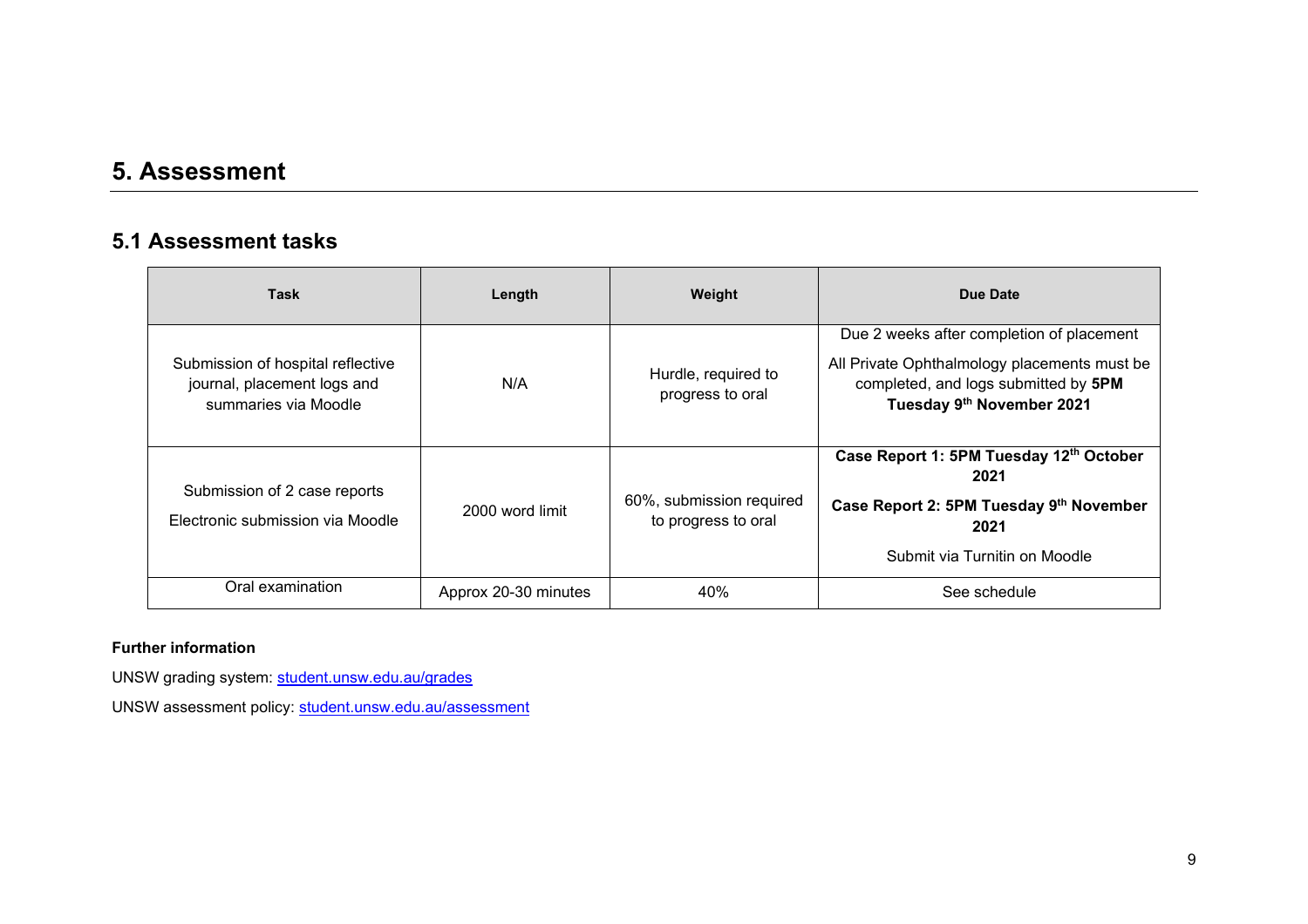- 1. Formal course assessment will comprise of **two (2) written case reports** (60%), **an oral examination** (40%), and three hurdles – **submission of a hospital reflective journal, signed logs for both the Private Ophthalmology and Hospital Placements, and completion of their summary questionnaires**. A grade of 50% or more in each case report and the oral examination is required to pass the course.
- 2. During private ophthalmology placements, students are required to keep a record of cases observed using the **Private Practice Patient Log Sheet**, which briefly details the case, its management and the hours spent in that session. These log forms need to be signed off by the attending clinician and are available for download on Moodle. Students will be required to submit their Private Practice Patient Logs and complete the summary questionnaire via Moodle no later than **2 weeks after placement completion**. **All private ophthalmology placements and log submissions must be completed by 5PM Tuesday 9th November 2021 to complete the course in T3.**
- 3. Similarly, during hospital placements, students are required to keep a record of cases observed using the **Hospital Placement Log Sheet.** These log forms need to be signed off by the attending clinician and are available for download on Moodle. Students are required to submit the Hospital Placement Log and complete the Hospital Placement Summary questionnaire via Moodle no later than **2 weeks after placement completion**.
- 4. During the hospital placement, a **reflective journal** must be kept to help you to contextualize your learning during the hospital placement. At the end of each placement day, a summary of the key learning points in the management of disease as well as reflection on how cases could be managed if presenting to your care should be written. This journal must be uploaded via Moodle no later than **2 weeks after hospital placement completion**
- 5. **Case reports** should include the initial evaluation and at least one follow up visit where possible, and comprise of a detailed case history, differential diagnosis, management strategies, patient counselling, follow up schedule and therapeutic prescription. Imaging, diagnostic tests and photographs should be included where possible. Cases selected should be amenable to **optometric therapeutic management**. The marking scheme is provided via Moodle prior to submission. Example case reports are also provided via Moodle to give examples of the format, scope and depth required. The first case report is due **5PM Tuesday 12th October 2021**. The second case report is due **5PM 9th November 2021**.
	- a. One case report will describe a therapeutically managed case of glaucoma.
	- b. One case report will describe a therapeutically managed case of anterior segment infection, inflammation or acute red eye.
	- c. The cases may be submitted at any time up to the communicated due dates.
	- d. The reported cases must have been directly observed by the student.
	- e. Case reports have a 2000 word limit, excluding abstract and references. **5% will be deducted for being over the word limit and an additional 5% for every 100 words over the limit**.
	- f. Feedback on reports will be released prior to the oral examination.
- 6. The **oral examination** will be based on cases amendable to optometric management, the written case reports, legislative issues, patient communication, culturally safe practice and other topics of therapeutic management. It will be conducted by two examiners. One examiner will be a therapeutically experienced clinician and the other will be an academic with a background in ocular therapeutics teaching.
- 7. Students will be notified of their assigned **oral examination dates** by the Graduate Administrator via their UNSW email account once hospital placements have been assigned.
- 8. Students will **not** be allowed to sit their oral examination and **will be assigned a grade of 0** for the oral examination (automatically fail the course) if their case reports, reflective journal or placement logs have not been submitted by the communicated due dates.

The course coordinator is responsible for the calculation of provisional composite marks and a recommendation for action for each student. The Examination Committee comprising senior members of the Faculty and which is chaired by the Head of the School of Optometry and Vision Science at UNSW meet to review the provisional marks. The Examination Committee meets at the end of each session or at other times in extraordinary circumstances and grades are awarded according to the UNSW assessment policy [\(https://student.unsw.edu.au/assessment\)](https://student.unsw.edu.au/assessment). Final composite marks are released to the student via email and myUNSW and students are notified of results and need for possible supplementary examinations [\(https://student.unsw.edu.au/results](https://student.unsw.edu.au/results) and [https://student.unsw.edu.au/academic-transcript\)](https://student.unsw.edu.au/academic-transcript).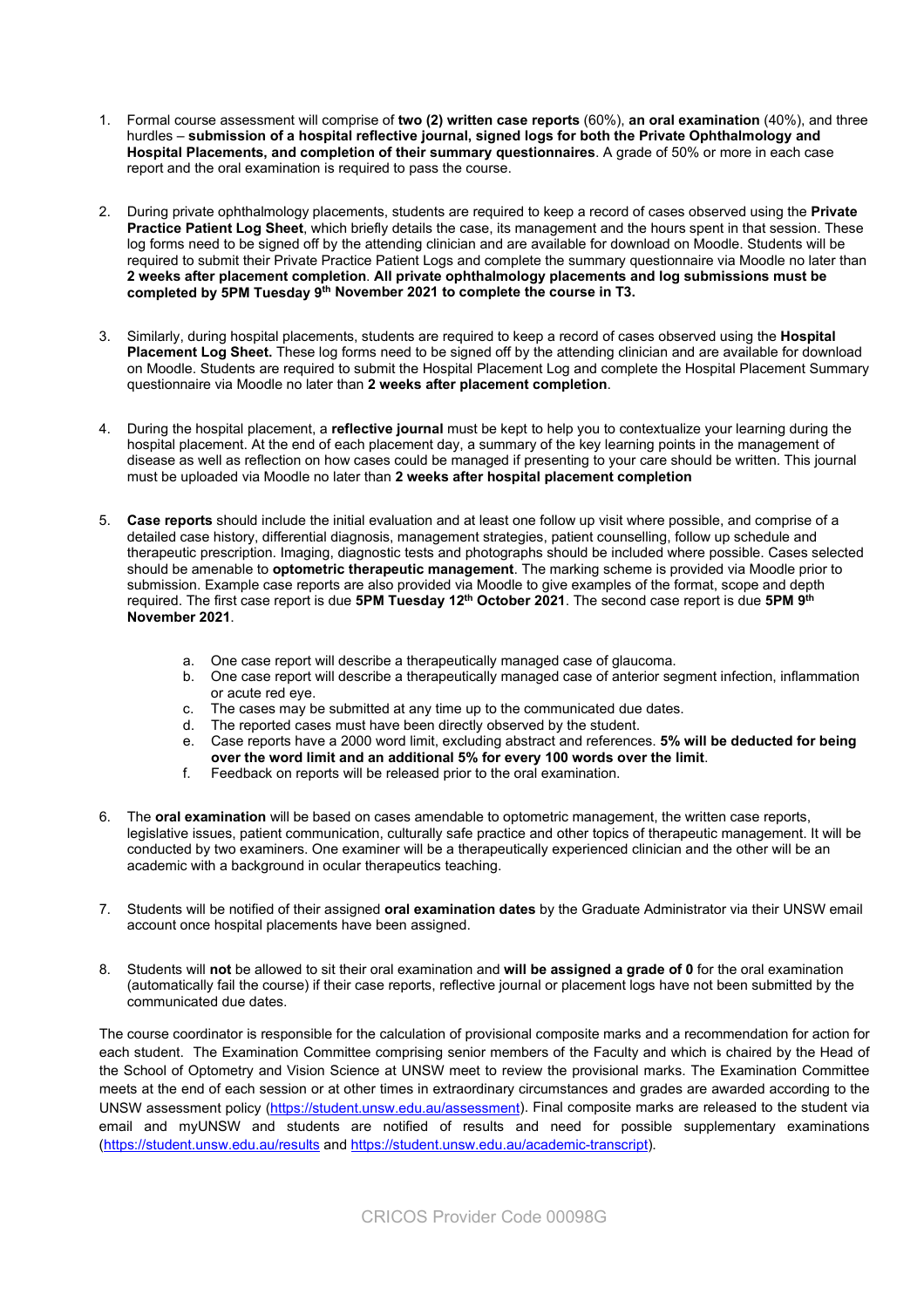All submissions, including late submissions, are subject to the School of Optometry and Vision Science Policy on Submission of Assignments

[\(https://www.optometry.unsw.edu.au/files/sovs\\_policy\\_for\\_submission\\_of\\_assign\\_28\\_2\\_18.pdf\)](https://www.optometry.unsw.edu.au/files/sovs_policy_for_submission_of_assign_28_2_18.pdf).

#### **5.2 Assessment criteria and standards**

| Task                                  | <b>Assessment Criteria</b>                                                                                                                                                                                                                                                                                                                                        |
|---------------------------------------|-------------------------------------------------------------------------------------------------------------------------------------------------------------------------------------------------------------------------------------------------------------------------------------------------------------------------------------------------------------------|
| Submission of hospital reflective     | 35 hours private ophthalmology placement, 2 or more supervisors                                                                                                                                                                                                                                                                                                   |
| journal, placement logs and summaries | 15 hours hospital placement                                                                                                                                                                                                                                                                                                                                       |
| via Moodle                            | Breadth of clinical experience observed                                                                                                                                                                                                                                                                                                                           |
| Case Reports                          | Competency demonstrated in the optometric management of<br>anterior segment infection, inflammation or acute red eye and<br>glaucoma. Ability to communicate appropriate disease description,<br>Differential diagnosis, Management and Prognosis scientifically and<br>to different audiences, Literature review and referencing,<br><b>Prescription writing</b> |
| Oral examination                      | Competency in ocular therapeutics including pharmacology,<br>pathophysiology, ocular disease diagnosis, ocular disease<br>management, evidence based practice, legislation, communication<br>and culturally safe practice, Endorsement for scheduled medicines<br>registration standard                                                                           |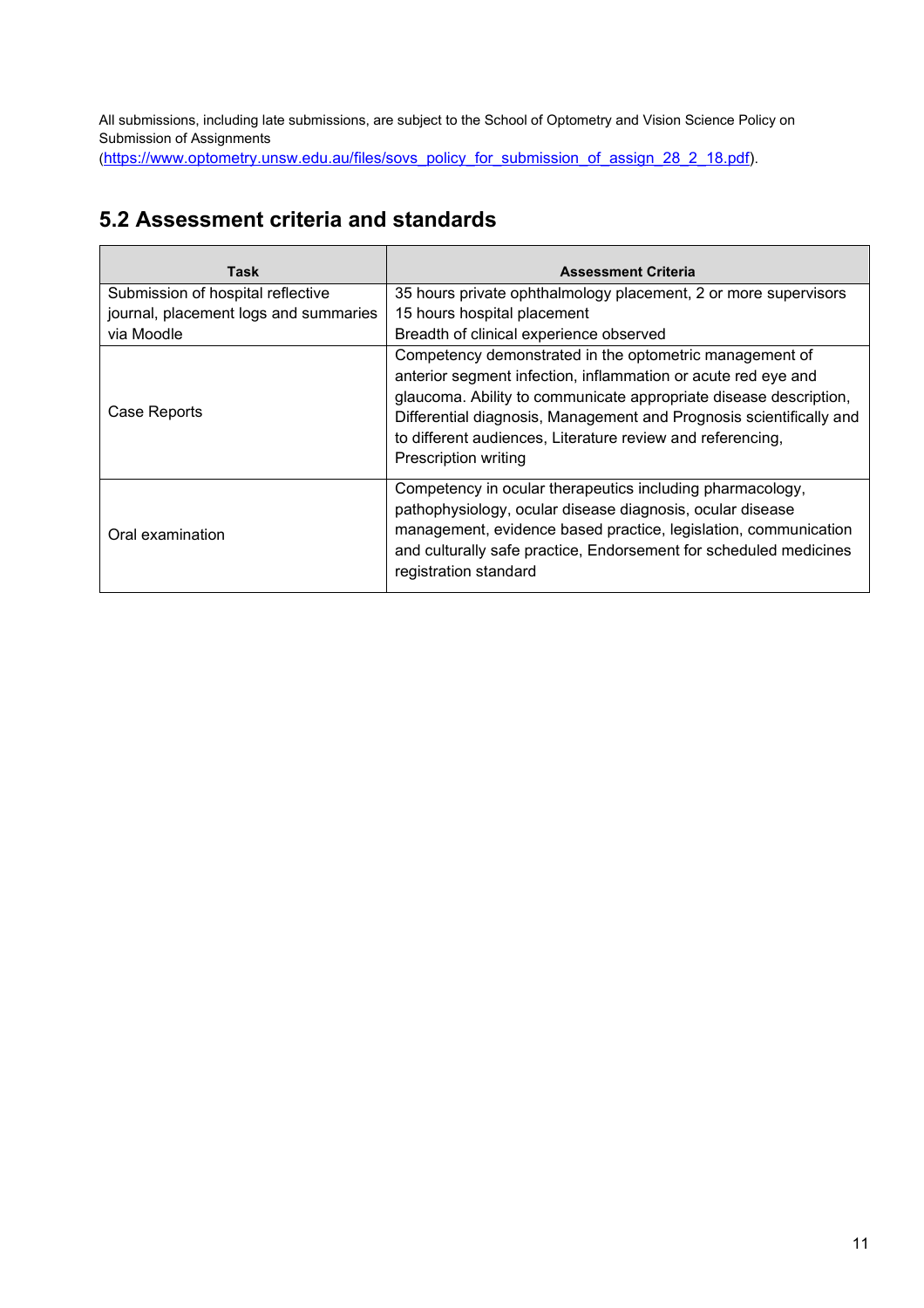### **5.3 Submission of assessment tasks**

| <b>Assignment Submissions</b> | Assignments should be submitted via Moodle (electronic submission).                                                                                                                                                                                                                          |  |
|-------------------------------|----------------------------------------------------------------------------------------------------------------------------------------------------------------------------------------------------------------------------------------------------------------------------------------------|--|
|                               | This includes completed laboratory reports and logs which should be<br>scanned/photographed and submitted via Moodle.                                                                                                                                                                        |  |
|                               | If your assignment requires submission of a pair of glasses/contact lenses, these may be<br>submitted via the Assignment submission box at the Student Enquiry office (North Wing,<br>Rupert Myers Building, Room 3.003), however the accompanying report should be<br>submitted via Moodle. |  |
|                               | Marked assignments can be collected from the:                                                                                                                                                                                                                                                |  |
|                               | School Enquiry office <b>during counter opening hours</b> . You must show a valid student<br>card to do this.                                                                                                                                                                                |  |
|                               | The School Policy on Submission of Assignments (including penalties for late<br>assignments) and the Assignment Attachment Sheet are available from the School office<br>(RMB3.003) and the School website at:<br>https://www.optometry.unsw.edu.au/current/policies-and-procedures          |  |

|                                               | SCHOOL OF OPTOMETRY AND VISION SCIENCE, UNSW                                                                                                                                                                                                                                                                                                                                                                                                                                                                                                                                                                                                                                                                                                                                                                                                                                                                                                                                                                                                                                          |
|-----------------------------------------------|---------------------------------------------------------------------------------------------------------------------------------------------------------------------------------------------------------------------------------------------------------------------------------------------------------------------------------------------------------------------------------------------------------------------------------------------------------------------------------------------------------------------------------------------------------------------------------------------------------------------------------------------------------------------------------------------------------------------------------------------------------------------------------------------------------------------------------------------------------------------------------------------------------------------------------------------------------------------------------------------------------------------------------------------------------------------------------------|
| <b>Assessment Procedures</b>                  | SUPPLEMENTARY EXAMINATION INFORMATION, 2021                                                                                                                                                                                                                                                                                                                                                                                                                                                                                                                                                                                                                                                                                                                                                                                                                                                                                                                                                                                                                                           |
|                                               | <b>SPECIAL CONSIDERATION</b>                                                                                                                                                                                                                                                                                                                                                                                                                                                                                                                                                                                                                                                                                                                                                                                                                                                                                                                                                                                                                                                          |
| <b>UNSW Assessment</b><br>Policy <sup>1</sup> | On some occasions, sickness, misadventure or other circumstances beyond your control may<br>prevent you from completing a course requirement, such as attending a formal end of semester<br>examination. In these cases you may apply for Special Consideration. UNSW operates under<br>a Fit to Sit/ Submit rule for all assessments. If a student wishes to submit an application<br>for special consideration for an exam or assessment, the application must be submitted<br>prior to the start of the exam or before an assessment is submitted. If a student sits the<br>exam/ submits an assignment, they are declaring themselves well enough to do so. The<br>application must be made via Online Services in myUNSW. Log into myUNSW and go to My<br>Student Profile tab > My Student Services > Online Services > Special Consideration. Submit<br>the application (including supporting documentation) to UNSW Student Central.                                                                                                                                           |
|                                               | <b>CHRONIC ISSUES AND PRE-EXISTING CONDITIONS</b><br>If you have chronic issues and pre-existing conditions, we recommend you apply for<br>Educational adjustments for disability support through Disability Services.<br>Register for Disability Services at https://student.unsw.edu.au/disability-registration<br>Absence from a final examination is a serious matter, normally resulting in a Fail (FL) grade. If<br>you are medically unfit to attend an examination, YOU MUST CONTACT THE SCHOOL<br>DIRECTLY ON THE DAY OF THE EXAMINATION TO ADVISE OF THIS (telephone 02 9385<br>4639, email: optometry@unsw.edu.au). You must also submit a Request for Special<br>Consideration application as detailed on the UNSW website:<br>https://student.unsw.edu.au/special-consideration.<br>It is the responsibility of the student to consult the web site or noticeboard to ascertain<br>whether they have supplementary examinations. This information WILL NOT be<br>conveyed in ANY other manner. Interstate, overseas or any other absence cannot be<br>used as an excuse. |
|                                               | This information will be available on the School web site at http://www.optometry.unsw.edu.au<br>(do not confuse the School website with the myUNSW website) and posted on the notice board<br>on Level 3. This information will be available as soon as possible after the School Examination<br>Committee meeting.                                                                                                                                                                                                                                                                                                                                                                                                                                                                                                                                                                                                                                                                                                                                                                  |
|                                               | Supplementary examinations will be held at the scheduled time only. If students who are<br>granted supplementary examinations do not attend, a failure will be recorded for that course.<br>Students should not make travel arrangements, or any other commitments, before<br>establishing whether or not they have supplementary examinations. Ignorance of these<br>procedures, interstate, overseas or any other absence will not be accepted as an<br>excuse. But usual Special Consideration still applies.                                                                                                                                                                                                                                                                                                                                                                                                                                                                                                                                                                      |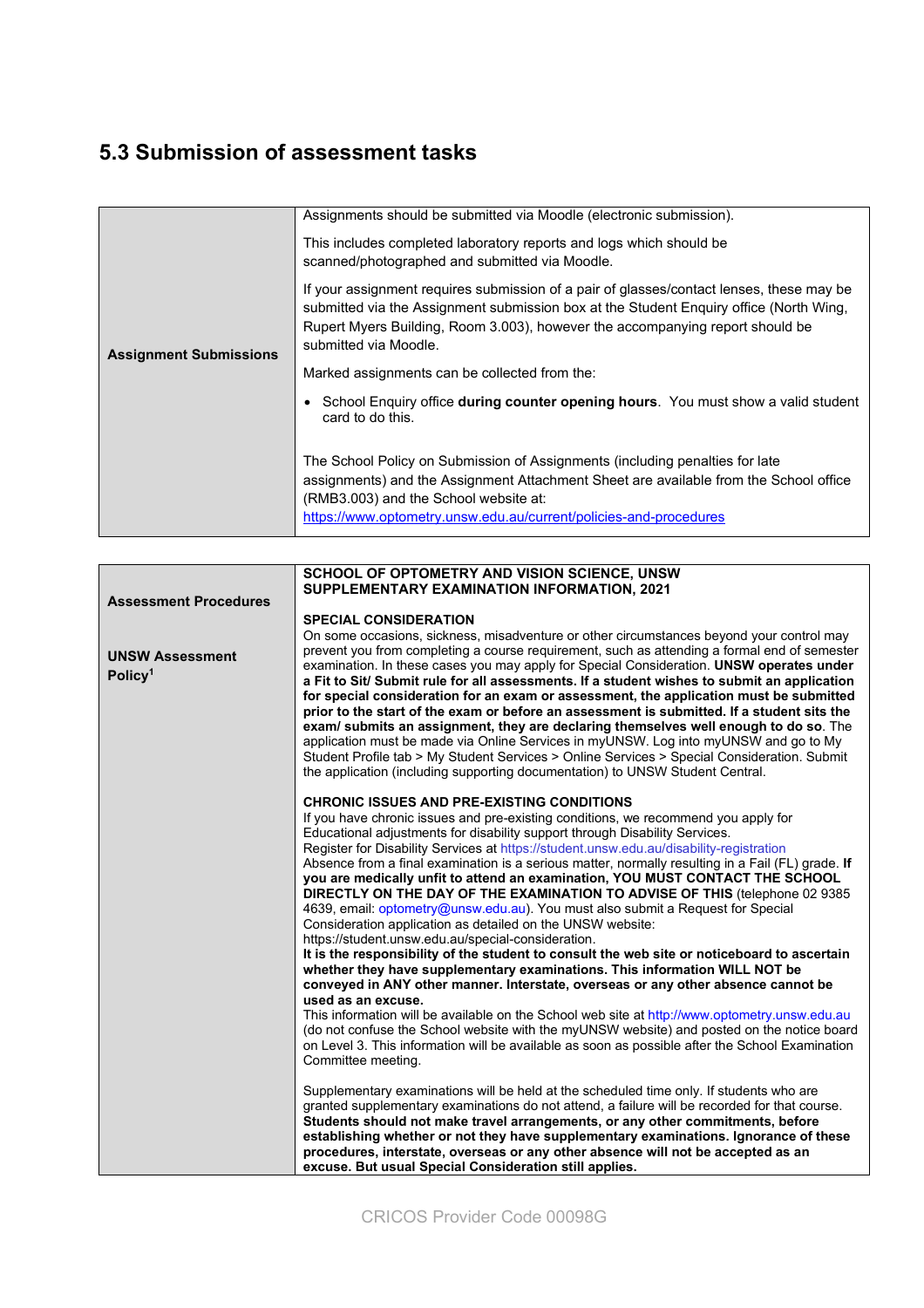| If additional assessment is not scheduled, this does NOT indicate whether or not a student has<br>passed or failed the course. Results will be received in the usual way. Please do not contact<br>the School in this regard.<br>Please note the above applies to OPTM and VISN courses only. Any information on<br>supplementary examinations for servicing courses (e.g. CHEM****) is the responsibility of the<br>School conducting the course.<br>* Stage 4 includes courses in the first year of the MClinOptom program.<br><b>School of Optometry and Vision Science, UNSW</b> |
|--------------------------------------------------------------------------------------------------------------------------------------------------------------------------------------------------------------------------------------------------------------------------------------------------------------------------------------------------------------------------------------------------------------------------------------------------------------------------------------------------------------------------------------------------------------------------------------|
| The School's Guideline on Supplementary Assessments can also be found via the School<br>website:<br>(https://www.optometry.unsw.edu.au/files/supplementary assessment quidelines v 3 sovs 2<br>$019$ 03 14.pdf)                                                                                                                                                                                                                                                                                                                                                                      |

1**UNSW Assessment Policy** 

## **5.4. Feedback on assessment**

| <b>Task</b>                                                                                    | Feedback               |                                |                               |  |
|------------------------------------------------------------------------------------------------|------------------------|--------------------------------|-------------------------------|--|
|                                                                                                | <b>WHO</b>             | <b>WHEN</b>                    | <b>HOW</b>                    |  |
| Submission of<br>hospital reflective<br>journal, placement<br>logs and summaries<br>via Moodle | Course Convenor        | Prior to oral examination      | Written feedback<br>by Moodle |  |
| Case Reports                                                                                   | <b>Course Convenor</b> | Prior to oral exam             | Written feedback<br>by Moodle |  |
| Oral examination                                                                               | <b>Course Convenor</b> | Within 1 month of oral<br>exam | Written feedback<br>by email  |  |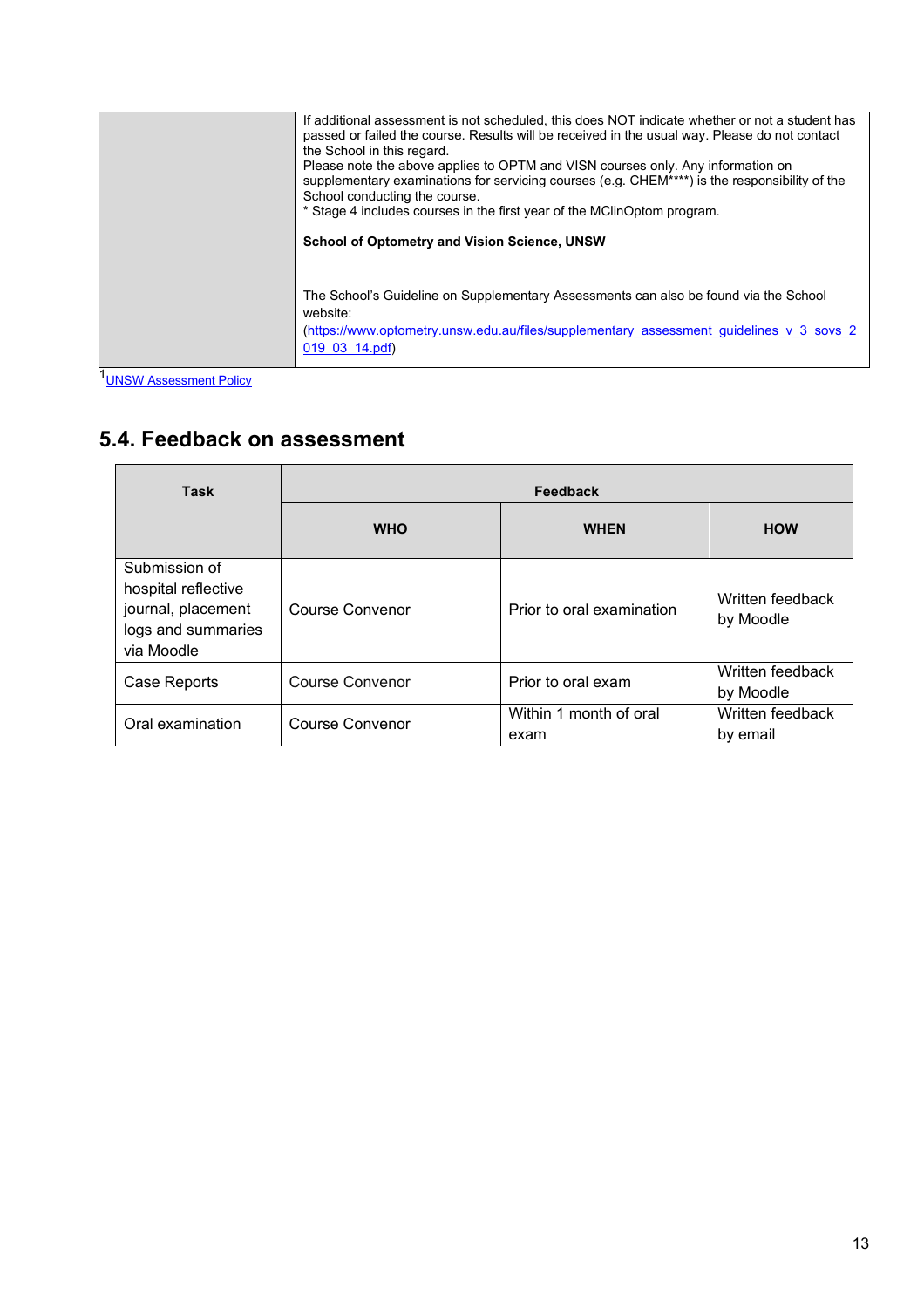## **6. Academic integrity, referencing and plagiarism**

**Referencing** is a way of acknowledging the sources of information that you use to research your assignments. You need to provide a reference whenever you draw on someone else's words, ideas or research. Not referencing other people's work can constitute plagiarism.

Further information about referencing styles can be located at [student.unsw.edu.au/referencing](https://student.unsw.edu.au/referencing)

**Academic integrity** is fundamental to success at university. Academic integrity can be defined as a commitment to six fundamental values in academic pursuits**:** honesty, trust, fairness, respect, responsibility and courage.2 At UNSW, this means that your work must be your own, and others' ideas should be appropriately acknowledged. If you don't follow these rules, plagiarism may be detected in your work.

Further information about academic integrity and **plagiarism** can be located at:

- The *Current Students* site [student.unsw.edu.au/plagiarism](https://student.unsw.edu.au/plagiarism)*,* and
- The *ELISE* training site [subjectguides.library.unsw.edu.au/elise](http://subjectguides.library.unsw.edu.au/elise)

The *Conduct and Integrity Unit* provides further resources to assist you to understand your conduct obligations as a student: [student.unsw.edu.au/conduct.](https://student.unsw.edu.au/conduct)

2International Center for Academic Integrity, 'The Fundamental Values of Academic Integrity', T. Fishman (ed), Clemson University, 2013.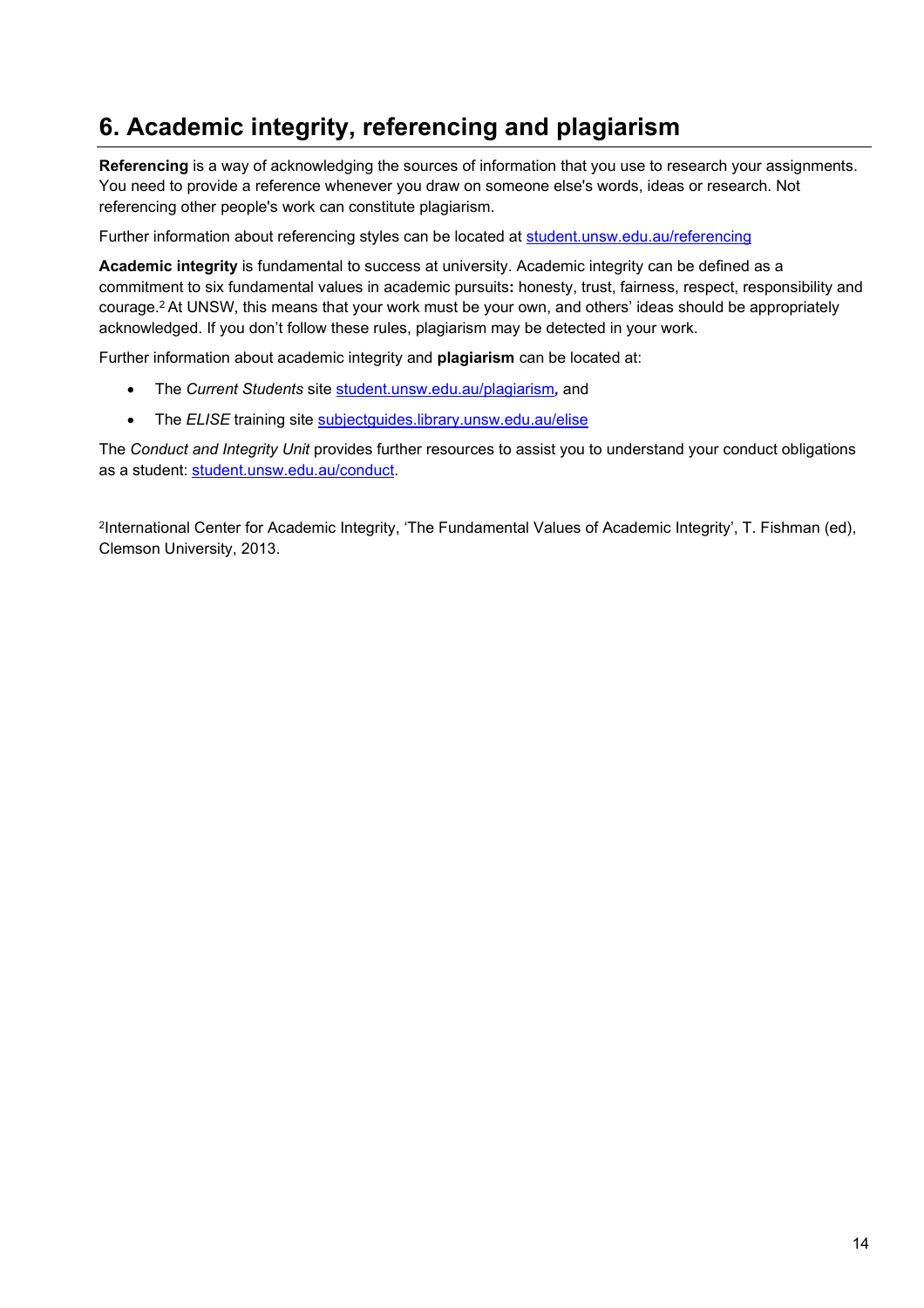#### **7. Readings and resources**

#### *\*Required, highly recommended in BOLD*

- Alward WLM. Colour atlas of gonioscopy 2nd edition. 2008. American Academy of Ophthalmology (ISBN: 9781560558965)
- **Australian Medicines Handbook. 2017. Australian medicines handbook Pty Ltd (ISBN: 978-0- 9943262-4-9)**
- **Bagheri, N, Wajda, B, Calvo, C and Durrani, A. (Eds). The Wills Eye Manual: Office and emergency room diagnosis and treatment of eye disease. 7th Edition. Lippincott, Williams & Wilkins. Wolters Kluwer. 2016 (ISBN: 978-1496318831)\***
- Bartlett JD. Ophthalmic drug facts 24th Edition. 2012. Lippincott Williams & Wilkins (ISBN: 9781574393453)
- **Bartlett JD & Jaanus SD. Clinical ocular pharmacology 5th Edition. 2007. Butterworth-Heinemann (ISBN: 9780750675765)\***
- Bullock S and Manias E. Fundamentals of pharmacology 6th edition. 2010. Pearson Education Australia (ISBN: 9781442514683)
- Casser L, et al. Atlas of Primary eyecare procedures 2nd edition. 1997. McGraw-Hill Medical (ISBN: 9780838502570)
- Elliott D. Clinical procedures in primary eye care 4th edition. 2013. Saunders Ltd (ISBN 978-0702051944)
- Garner A and Klintworth G. Pathobiology of ocular disease 3rd edition. 2008. CRC Press. ISBN: 9780849398162
- Kahook M, and Schuman J. Chandler and Grant's Glaucoma.5th edition. 2013. Slack. (ISBN: 978- 1556429545)
- Kanski, Jack J., Brad. Bowling, Ken. Nischal, and Andrew. Pearson. Clinical Ophthalmology : A Systematic Approach. 8th ed. Expert Consult Title. New York: Elsevier/Saunders, 2015.
- Lee G and Bishop P. Microbiology and infection control for health professionals 4th edition. 2009. Pearson Education Australia (ISBN: 9781442501850)
- **MIMS Annual. 2016. UBM Medical Australia (or eMIMS) (Available online through UNSW library)**
- Quigley, H. Glaucoma: What every patient should know: A guide from Dr. Harry. 2011. CreateSpace Independent Publishing Platform. (ISBN: 9781461008231)
- Schacknow P and Samples J. The glaucoma book: A practical, evidence-based approach to patient care. 2010. Springer (ISBN: 9780387766997)
- Shaarawy T, et al. Glaucoma: Expert Consult. 2009. Saunders. (ISBN: 978-0702029769)

## **8. Administrative matters**

#### **Required Equipment, Training and Enabling Skills**

| <b>Equipment Required</b>                                                            | For hospital and private practice placements you may need a fundus lens (90 or<br>78D), gonioscopy contact lens and direct ophthalmoscope.                                                                                                                                                                                                                           |  |
|--------------------------------------------------------------------------------------|----------------------------------------------------------------------------------------------------------------------------------------------------------------------------------------------------------------------------------------------------------------------------------------------------------------------------------------------------------------------|--|
|                                                                                      | For webinars, access to a computer with a high speed internet connection is required.<br>A microphone and webcam are optional but would be extremely helpful.                                                                                                                                                                                                        |  |
| <b>Enabling Skills Training</b><br><b>Required to Complete this</b><br><b>Course</b> | Completion of the ELISE tutorials through the link below will familiarise students with<br>skills required to complete this course. This includes information on UNSW services,<br>accessing library resources, study skills, academic writing and referencing.                                                                                                      |  |
|                                                                                      | http://subjectguides.library.unsw.edu.au/elise                                                                                                                                                                                                                                                                                                                       |  |
|                                                                                      | ELISE Plus is targeted towards information literacy with instruction on searching for<br>publications and self-directed learning.                                                                                                                                                                                                                                    |  |
|                                                                                      | http://subjectguides.library.unsw.edu.au/eliseplus                                                                                                                                                                                                                                                                                                                   |  |
|                                                                                      | It is a requirement that assignments are appropriately referenced using a recognised<br>referencing system. Students may download the bibliographic software EndNote from<br>the UNSW library through the link below. Students may use the bibliographic<br>software of their choosing however UNSW will only provide assistance for software<br>they have provided. |  |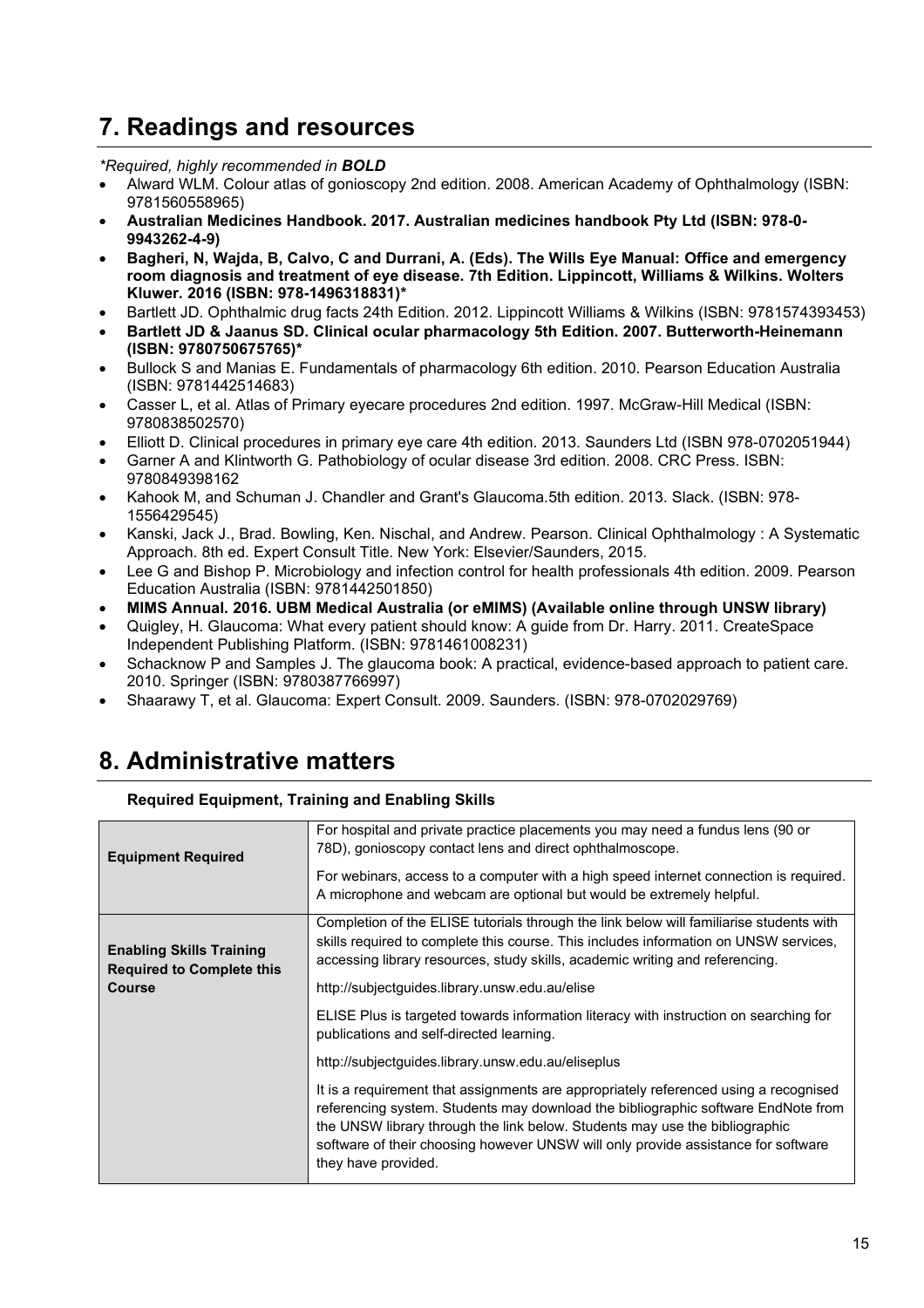| http://unsw.custhelp.com/app/answers/detail/a id/1041/kw/endnote/related/1                                                                                            |
|-----------------------------------------------------------------------------------------------------------------------------------------------------------------------|
| The above link also contains instructional tutorials. UNSW library staff are also<br>available to provide any additional assistance students may require with EndNote |

| Work Health and Safety <sup>3</sup>                | Information on relevant Occupational Health and Safety policies and expectations both at<br>UNSW and if there are any school specific requirements.                                                                                                                                                                                                                                                                                                                                                                                                                                                                                                                                                       |                                                                                                     |                                                                                                                       |  |
|----------------------------------------------------|-----------------------------------------------------------------------------------------------------------------------------------------------------------------------------------------------------------------------------------------------------------------------------------------------------------------------------------------------------------------------------------------------------------------------------------------------------------------------------------------------------------------------------------------------------------------------------------------------------------------------------------------------------------------------------------------------------------|-----------------------------------------------------------------------------------------------------|-----------------------------------------------------------------------------------------------------------------------|--|
|                                                    | Information on relevant policies and expectations is provided during General Safety<br>Induction training. A copy of the Induction booklet distributed at this training is available<br>from the School of Optometry and Vision Science office (RMB3.003) and the School<br>website at: https://www.optometry.unsw.edu.au/whs/work-health-and-safety                                                                                                                                                                                                                                                                                                                                                      |                                                                                                     |                                                                                                                       |  |
| <b>Equity and Diversity</b>                        | Those students who have a disability or are dealing with personal circumstances<br>that affect their study that requires some adjustment in their teaching or learning<br>environment are encouraged to discuss their study needs with the course<br>Convenor prior to, or at the commencement of, their course, or with the Equity<br>Officer (Disability) in the Equity and Diversity Unit (9385 4734 or<br>http://www.studentequity.unsw.edu.au/).<br>Issues to be discussed may include access to materials, signers or note-takers,<br>the provision of services and additional exam and assessment arrangements.<br>Early notification is essential to enable any necessary adjustments to be made. |                                                                                                     |                                                                                                                       |  |
| <b>Student Complaint</b><br>Procedure <sup>4</sup> | <b>School Contact</b>                                                                                                                                                                                                                                                                                                                                                                                                                                                                                                                                                                                                                                                                                     | <b>Faculty Contact</b>                                                                              | <b>University Contact</b>                                                                                             |  |
|                                                    |                                                                                                                                                                                                                                                                                                                                                                                                                                                                                                                                                                                                                                                                                                           |                                                                                                     |                                                                                                                       |  |
|                                                    | Dr Alex Hui<br>alex.hui@unsw.edu.au<br>Tel: 9385 9228                                                                                                                                                                                                                                                                                                                                                                                                                                                                                                                                                                                                                                                     | Professor Gary Velan<br><b>Senior Vice Dean, Education</b><br>g.velan@unsw.edu.au<br>Tel: 9385 1278 | <b>Student Conduct and</b><br>Integrity Unit<br>Telephone 02 9385<br>8515, email<br>studentcomplaints@uns<br>w.edu.au |  |

4**Student Complaint Procedure** 

[5University Counselling and Psychological Services](http://www.counselling.unsw.edu.au/)